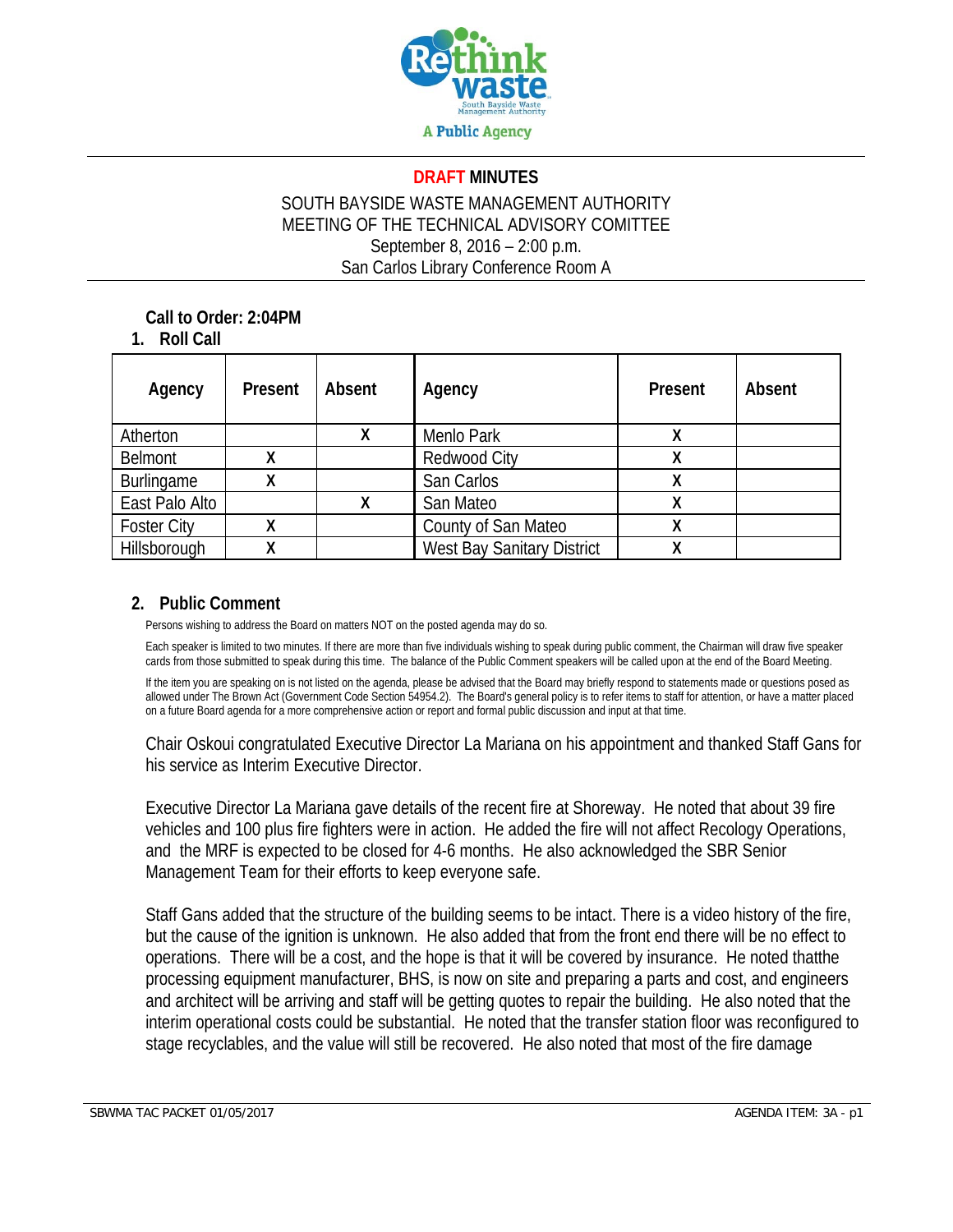appeared to be with the equipment, but an insurance adjuster has not been on site yet, but staff is moving quickly to get answers and get the plant back up and running Chair Oskoui asked if the operational costs will be covered by insurance.

Staff Gans answered that it is unknown until the adjuster arrives.

Chair Oskoui recommended hiring and insurance expert to help navigate insurance issues.

Member Galli asked how SBRs compensation would be handled.

Staff Gans answered that SBR has their own insurance coverage and their loss of income would be covered by their insurance.

Member Gibbons asked if the Public Recycling Center is open.

Staff Gans answered yes, its business as usual to the site's customers.

Member Galli asked if tours were still running, and if there would be a press release.

Staff Gans answered that no tours would be able to take place while the MRF is under construction, and yes there would be a press release announcement.

## **3. Approval of Consent Calendar:**

Consent Calendar item(s) are considered to be routine and will be enacted by one motion. There will be no separate discussion on these items unless members of the Board, staff or public request specific items be removed for separate action. *Items removed from the Consent Calendar will be moved to the end of the agenda for separate discussion*.

#### A. Approve Minutes of the May 12, 2016 TAC Meeting

Member Murray made a motion to approve the 5/12/16 TAC Meeting Minutes Member Abrams Seconded Voice Vote: All in Favor

### **4. Staff Update on Review of Plan and Recommended Process for SBWMA to Support Member Agencies with Future Decisions Regarding Franchise Agreements with Recology**

Executive Director La Mariana noted that the current Franchise Agreement which expires December 31, 2020 states that both parties need to meet and confer on an extension by the end of the 2017. As a practical matter, if agreement is not reached between the parties by the end of 2017,an RFP process will automatically trigger. He proposed that the ad hoc subcommittee meet between October and April, with the goal of bringing a redlined version of the current contract to the Board at the March or April Board meeting. At which point the SBWMA Board would approve a general Uniform Franchise Agreement, and then, each Member Agency would negotiate their own individual Agency needs over the summer, and come to agreement by fall of 2017. He also noted that the City of San Mateo requested the use of a 3rd party moderator for the negotiations. He added that he was thinking of using a well-known industry expertfor this work, based on their vast experience.

Member Lee asked what the length of the contract extension would be.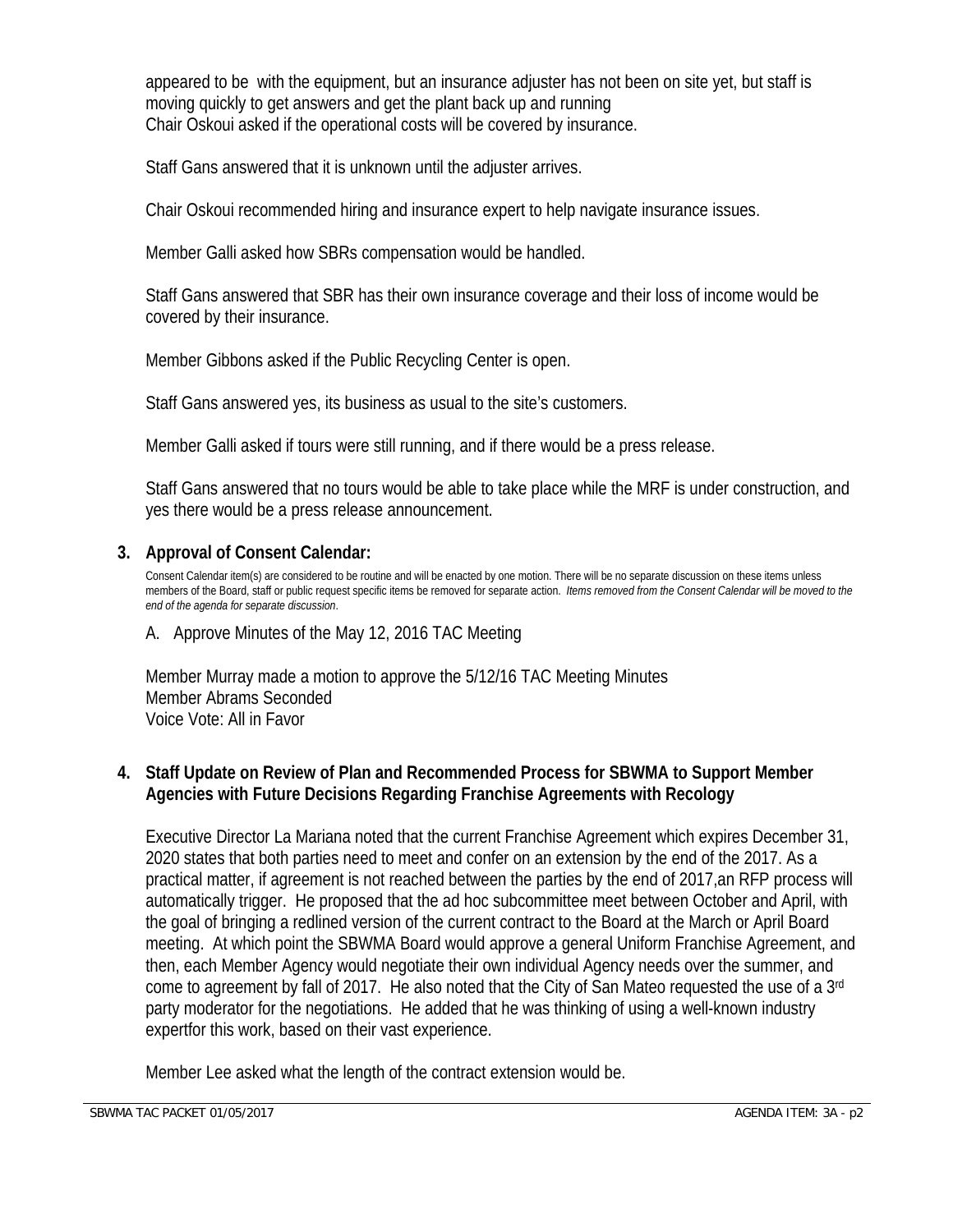Executive Director La Mariana answered that it is negotiable, but at the moment he is thinking another 10 years, based on the standard depreciation schedule for capital assets in our industry.

Member Galli asked about the scope of for the 3<sup>rd</sup> party moderator, and asked if there would be an RFP.

Executive Director La Mariana answered that because of the time urgency, and because it would fall under his spending authority they had planned to do sole source.

Member Galli responded that if the work was not under the spending authority, then she thought there should be an RFP.

Member Augustine disagreed about going sole source at all because the quotes could come back at more than \$50K, and then it's too late.

Member Murray asked if they would just be moderating the negotiation discussions.

Executive Director La Mariana answered that it would be a financial consultant, and a moderator.

Member Galli suggested starting with some sort of a template, since there will be many things carried over from the current agreement.

Chair Oskoui noted that there would be a red lined version of the current agreement.

Member Galli suggested the TAC come up with a list of items that need to be changed, and Recology do the same from their end.

Executive Director La Mariana noted he's already asked Recology to start preparing a redline verison of their desired changes to the fracnhise agreement document , and the FAX will be looking at the Member Agency needs. And both will be looking at the global Agency wide template first.

Member Abrams suggested that this is a good time to start thinking about what you'd want to see changed and send those suggestions to SBWMA staff.

Member Murray asked if the contract extension would be an amendment.

Chair Oskoui suggested a restated agreement, and commented that now is the time to get comments and feedback in to staff

Executive Director La Mariana noted that he would put together an email with the timeline and a call for items the Member Agencies would like discussed.

### **5. Discussion on SBWMA Draft Report Reviewing the 2017 Recology San Mateo County Compensation Application**

Executive Director La Mariana noted that staff has gone through the process of receiving the 2017 Recology Compensation Application, and is in the final phase of the process. Staff is writing the final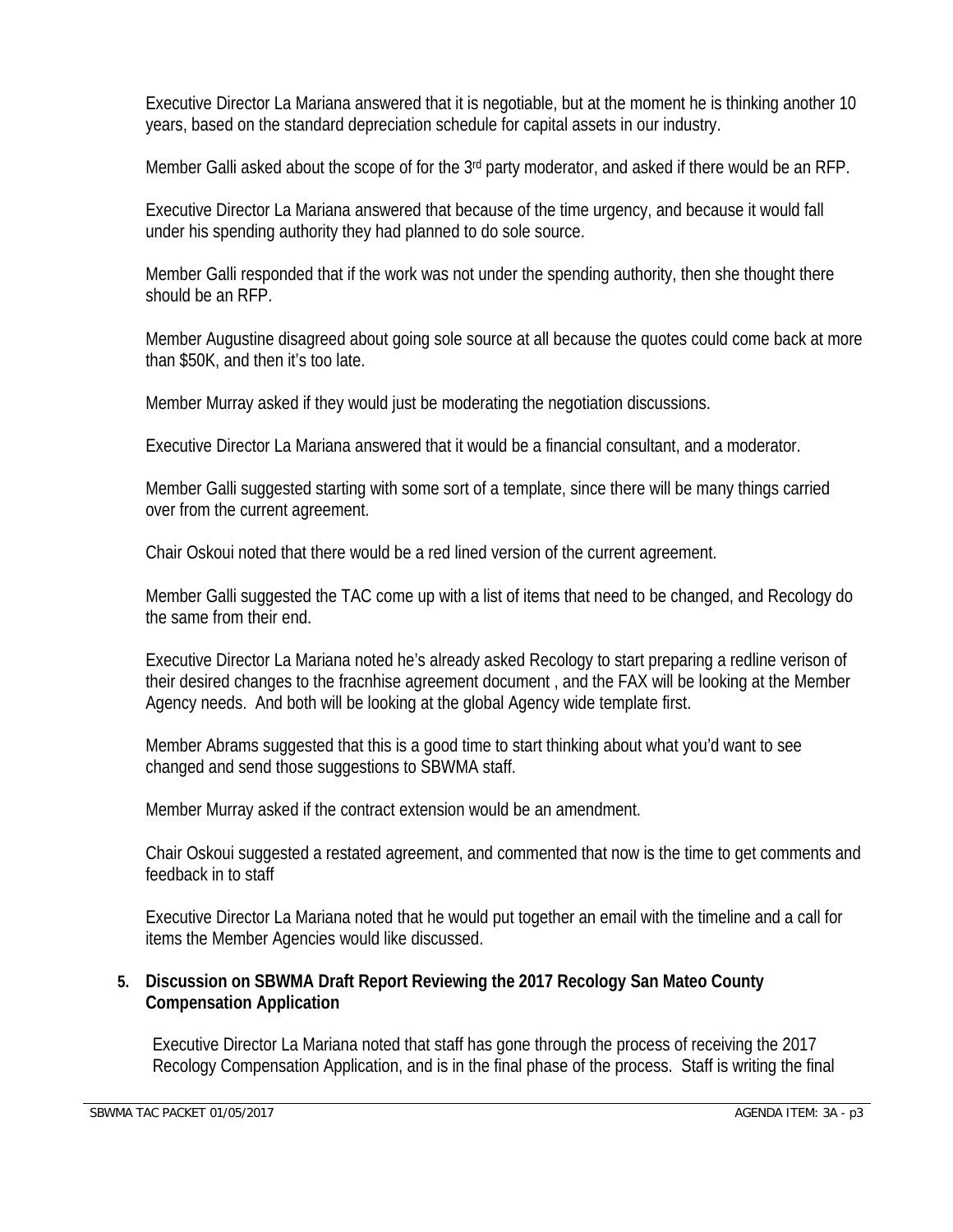report to the Board which will have final consideration at the September 22, Board of Director's meeting. At which point the Member Agency's will go through their individual rate setting process. He also noted that this year its very straight forward with a negative overall impact due to unusual market conditions, including a significant drop in fuel price projections

Member Murray asked how the fire will impact rates.

Executive Director La Mariana answered that it is unknown at this point, but he assumed the impact would happen in 2018.

Chair Oskoui noted there would need to be a discussion about reserves to moderate the impact over time, and insurance settlements will have an impact.

Member Walter suggested a discussion at the September 22, Board meeting to address the issue as much as possible at this point.

Member Murray asked how is SBR's staff affected by the fire.

Executive Director La Mariana answered that currently SBR is using staff as much as possible in the cleanup efforts, but as it becomes more of a need for technical experts, SBR may not have a full shift of work, and so it's being discussed.

## **6. Discussion on SBWMA Draft Report Reviewing the 2017 South Bay Recycling Compensation Application**

Staff Gans noted that the SBR Compensation Application is a similar story to Recology's, the reduced fuel cost has led to reduced total compensation for 2017. He noted that the Recology compensation process is separate from the SBWMA budget, but the SBR compensation in embedded into the SBWMA budget. He also touched in the \$10 tip fee increase implemented for 2017, noting that the SBWMA has been spending at a deficit for the last three years, and the tip fee increase does not affect SBR's compensation.

## **7. Staff Update on the Status of Expiring Door-to Door HHW Contract and Options**

Executive Director La Mariana noted that the current contract for the At Your Door HHW program expires on 12/31/16, and currently Staff Feldman is in negotiations with the current service provider. He noted that when the contract was first negotiated, it was with an independent company called Curbside Inc..During the time of the contract Curbside Inc. was purchased by Waste Management, and now we are negotiating with Waste Management. The current price per household is \$.47 per household, and the new contract is proposing an increase to \$.74 per household over the course of 5 years. He noted that staff is looking at other options, and he has reached out to the County and they are looking into alternative options including adding a drop off site at Shoreway, but all are long term and will not be ready by January 1.

Member Murray noted that this contract was approved by individual City Councils and has been part of the cost of services, and is included in the rates, she wondered if it needed to be part of the prop 218 notice.